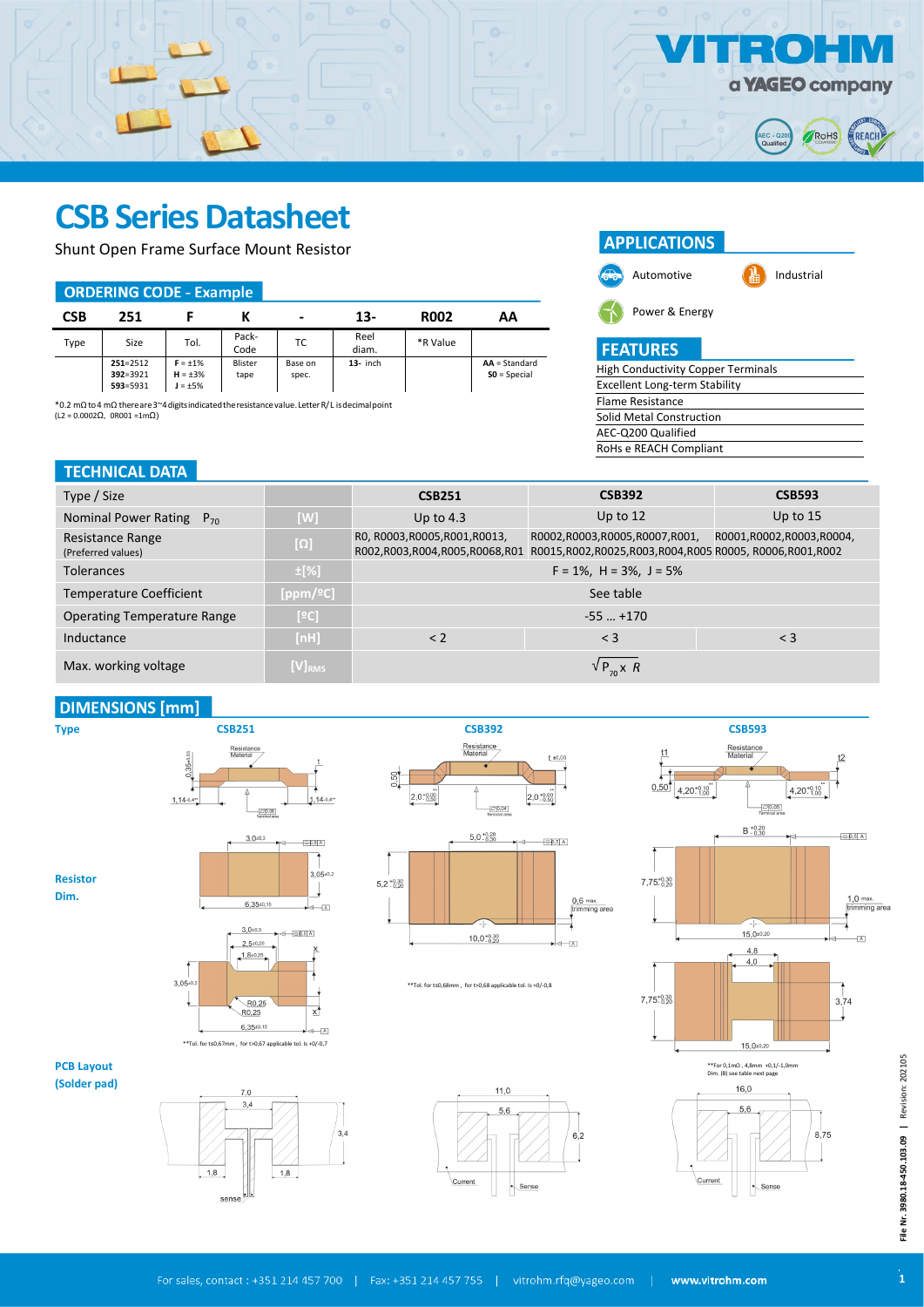

# **CSB Series Datasheet**

## **PERFORMANCE DATA**

| <b>Type</b>                                                                                                           |           | <b>CSB251</b>                                        | <b>CSB392</b>                                                    | <b>CSB593</b> |  |  |
|-----------------------------------------------------------------------------------------------------------------------|-----------|------------------------------------------------------|------------------------------------------------------------------|---------------|--|--|
| Derating Linear                                                                                                       | [°C]      | 70170 (0W)                                           |                                                                  |               |  |  |
| Short Time Overload<br>$(U=5 * \sqrt{P_{70} \times R}$ 5[s]                                                           | ±[%]      | 1,0                                                  |                                                                  |               |  |  |
| Resistance to Soldering Heat<br>IEC60115-1 clause 4.18<br>$(260^{\pm 5} [^{\circ}C], 3.5^{\pm 1}[s])$                 | $\pm$ [%] |                                                      | N.A.                                                             |               |  |  |
| Low Temperature Storage<br>$-65[°C]$ 24[H]                                                                            | $\pm$ [%] |                                                      | 0,2                                                              |               |  |  |
| High Temperature Exposure<br>Mil-STD-202 Method 108<br>+170[ <sup>9</sup> C] 1000[H]                                  | $\pm$ [%] |                                                      | $\mathbf{1}$                                                     |               |  |  |
| Rapid change of temperature<br>IEC60115-1 clause 4.19 and IEC60068-2-14<br>(30 [min] -55 [ºC] and 30 [min] +150 [ºC]) | ±[%]      | 0,5                                                  |                                                                  |               |  |  |
| <b>Biased Humidity</b><br>MIL-STD-202 Method 103<br>(85[ºC], 85[%RH] 1.000[h])                                        | $\pm$ [%] | 0,5                                                  |                                                                  |               |  |  |
| <b>Vibrations</b><br>Mil-STD-202 Method 204<br>(10 to 2000 [Hz], 5 [G] for 20 [min], 12 cycles, each of 3 orientation | $\pm$ [%] | 0,2                                                  |                                                                  |               |  |  |
| <b>Mechanical Shock</b><br>Mil-STD-202 Method 213<br>(100 [G], 6[ms], Half sine)                                      | $\pm$ [%] |                                                      | 0,2                                                              |               |  |  |
| Solderability<br>IEC60068-2-20 and J-STD-002                                                                          |           |                                                      | Solder bath method (> 95% coverage)                              |               |  |  |
| Stability deviation                                                                                                   | $\pm$ [%] |                                                      | $< 0.5$ after 2000 Hours $*$ T <sub>t</sub> = 110 <sup>o</sup> C |               |  |  |
| * Tt = Terminal Temperature                                                                                           |           | $<$ 1.0 after 2000 Hours<br>* T <sub>t</sub> = 140°C |                                                                  |               |  |  |

## ELECTRICAL SPECIFICATIONS

| <b>Type</b>                       | Value<br>[m <sub>Ω</sub> ] | <b>Resistance</b><br>values | t [mm]                                       | <b>Thickness</b> | <b>TCR</b><br>[ppm]      | $P_{70}$<br>[W]          | $P_{100}$<br>[W]         |                                  | <b>Material</b>                  | <b>Resistive alloy</b><br><b>TCR</b> [ppm] |  |
|-----------------------------------|----------------------------|-----------------------------|----------------------------------------------|------------------|--------------------------|--------------------------|--------------------------|----------------------------------|----------------------------------|--------------------------------------------|--|
|                                   | 0.0                        | R <sub>0</sub>              |                                              | 0.42             | $\overline{\phantom{a}}$ | $\overline{\phantom{a}}$ | $\overline{\phantom{a}}$ | <b>Tin Plated Copper</b>         |                                  | $\overline{\phantom{a}}$                   |  |
| <b>CSB251</b>                     | 0.3                        | L <sub>3</sub>              |                                              | 0,95             | $<100$                   | 4.3                      | 3.0                      |                                  | <b>Copper Manganese MC2Alloy</b> |                                            |  |
|                                   | 0.5                        | L5                          |                                              | 0,85             | < 75                     | 4.3                      | 3.0                      |                                  |                                  | $< \pm 10$                                 |  |
|                                   | 1.0                        | R001                        |                                              | 0.42             |                          | 4.3                      | 3.0                      |                                  | Copper Manganese 43 Alloy        |                                            |  |
|                                   | 1.3                        | 1L <sub>3</sub>             |                                              | 0,33             |                          | 4.3                      | 3.0                      |                                  |                                  |                                            |  |
| [AA = Standard]                   | 2.0                        | R002                        |                                              | 0,67             |                          | 4.3                      | 3.0                      |                                  |                                  |                                            |  |
|                                   | 3.0                        | R003                        |                                              | 0,45             | < 50                     | 2.9                      | 2.0                      | Aluchrom Alloy                   |                                  |                                            |  |
|                                   | 4.0                        | R004                        |                                              | 0,33             |                          | 2.9                      | 2.0                      |                                  |                                  | $< -25$                                    |  |
|                                   | 5.0                        | <b>R005</b>                 |                                              | 0,33             |                          | 2.1                      | 1.5                      |                                  |                                  |                                            |  |
|                                   | 6.8                        | 6L8                         |                                              | 0,33             |                          | 2.1                      | 1.5                      |                                  |                                  |                                            |  |
|                                   | 10                         | <b>R01</b>                  |                                              | 0,33             |                          | 1.4                      | 1.0                      |                                  |                                  |                                            |  |
|                                   | Value                      | Resistance                  |                                              | <b>Thickness</b> | <b>TCR</b>               | $P_{70}$                 | $P_{100}$                |                                  |                                  | <b>Resistive alloy</b>                     |  |
| <b>Type</b>                       | [m <sub>Ω</sub> ]          | values                      |                                              | t [mm]           | [ppm]                    | [W]                      | [W]                      | <b>Material</b>                  |                                  | <b>TCR</b> [ppm]                           |  |
|                                   | 0.2                        | L2                          |                                              | 1,42             | < 150                    | 12                       | 5                        | <b>Copper Manganese MC2Alloy</b> |                                  | $< \pm 10$                                 |  |
|                                   | 0.3                        | L <sub>3</sub>              |                                              | 1,42             | < 100                    | 10                       | 5                        |                                  |                                  |                                            |  |
|                                   | 0.5                        | L5                          |                                              | 0,84             | < 70                     | 9                        | 5                        | Copper Manganese 43 Alloy        |                                  |                                            |  |
|                                   | 0.7                        | L7                          |                                              | 0,60             | < 60                     | 8                        | 5                        |                                  |                                  |                                            |  |
| <b>CSB392</b>                     | 1.0                        | R001                        | 0,42<br>0,91<br>0,68<br>0,54<br>0,45<br>0,34 |                  | < 50                     | $\overline{7}$           | $\overline{4}$           | Aluchrom Alloy                   |                                  |                                            |  |
| [AA = Standard]                   | 1.5                        | 1L5                         |                                              |                  |                          | $\overline{7}$           | 4.5                      |                                  |                                  | $< -25$                                    |  |
|                                   | 2.0                        | R002                        |                                              |                  |                          | 6                        | $\overline{4}$           |                                  |                                  |                                            |  |
|                                   | 2.5                        | 2L5                         |                                              |                  |                          | 5                        | 3.5                      |                                  |                                  |                                            |  |
|                                   | 3.0                        | R003                        |                                              |                  |                          | 5                        | 3                        |                                  |                                  |                                            |  |
|                                   | 4.0                        | R004                        |                                              |                  |                          | $\overline{4}$           | 2,5                      |                                  |                                  |                                            |  |
|                                   | 5.0                        | R005                        |                                              | 0,27             |                          | 3                        | $\overline{2}$           |                                  |                                  |                                            |  |
|                                   | Value                      | Resistance                  |                                              | <b>Thickness</b> |                          | $P_{70}$                 | $P_{100}$                | B                                |                                  | <b>Resistive alloy</b>                     |  |
| <b>Type</b>                       |                            | values                      |                                              |                  | TCR [ppm]                | [W]                      | [W]                      |                                  | <b>Material</b>                  |                                            |  |
|                                   | [m <sub>Ω</sub> ]          |                             | t1                                           | t2               |                          |                          |                          | [mm]                             |                                  | TCR [ppm]                                  |  |
|                                   | 0.1                        | L1                          |                                              | 1,42 1,42        |                          | 15                       | 10                       | 3,7                              | <b>Copper Manganese MC2Alloy</b> |                                            |  |
| <b>CSB593</b>                     | 0.2                        | L2                          | 1,40                                         | 1,40             | < 100                    | 15                       | 10                       | 5,0                              | <b>Copper Manganese 43 Alloy</b> |                                            |  |
|                                   | 0.3                        | L <sub>3</sub>              | 0,93                                         | 0,93             |                          | 10                       | $\overline{7}$           | 5,0                              |                                  | $< \pm 10$                                 |  |
|                                   | 0.4                        | L4                          | 0,72                                         | 0,72             |                          | 9                        | 6,5                      | 5,0                              |                                  |                                            |  |
| [AA = Standard]                   | 0.5                        | L5                          | 0,56                                         | 0,56             | < 75                     | 8                        | 6                        | 5,0                              |                                  |                                            |  |
|                                   | 0.6                        | L <sub>6</sub>              | 0,47                                         | 0,47             |                          | 8                        | 6                        | 5,0                              | <b>Copper Manganese 43 Alloy</b> | $< \pm 10$                                 |  |
|                                   | 1.0                        | R001                        | 0,91                                         | 0,91             | < 50                     | 9                        | 6                        | 5,0                              | Aluchrom Alloy                   | $< -25$                                    |  |
|                                   | 2.0                        | R002                        | 0,46                                         | 0,70             |                          | $\overline{7}$           | 4                        | 5,0                              |                                  |                                            |  |
| <b>CSB593</b><br>$[SO = Special]$ | 0.5                        | L5                          | 1,62                                         | 1,42             | < 75                     | 10                       | $\overline{7}$           | 4,4                              | Aluchrom Alloy                   | $< -25$                                    |  |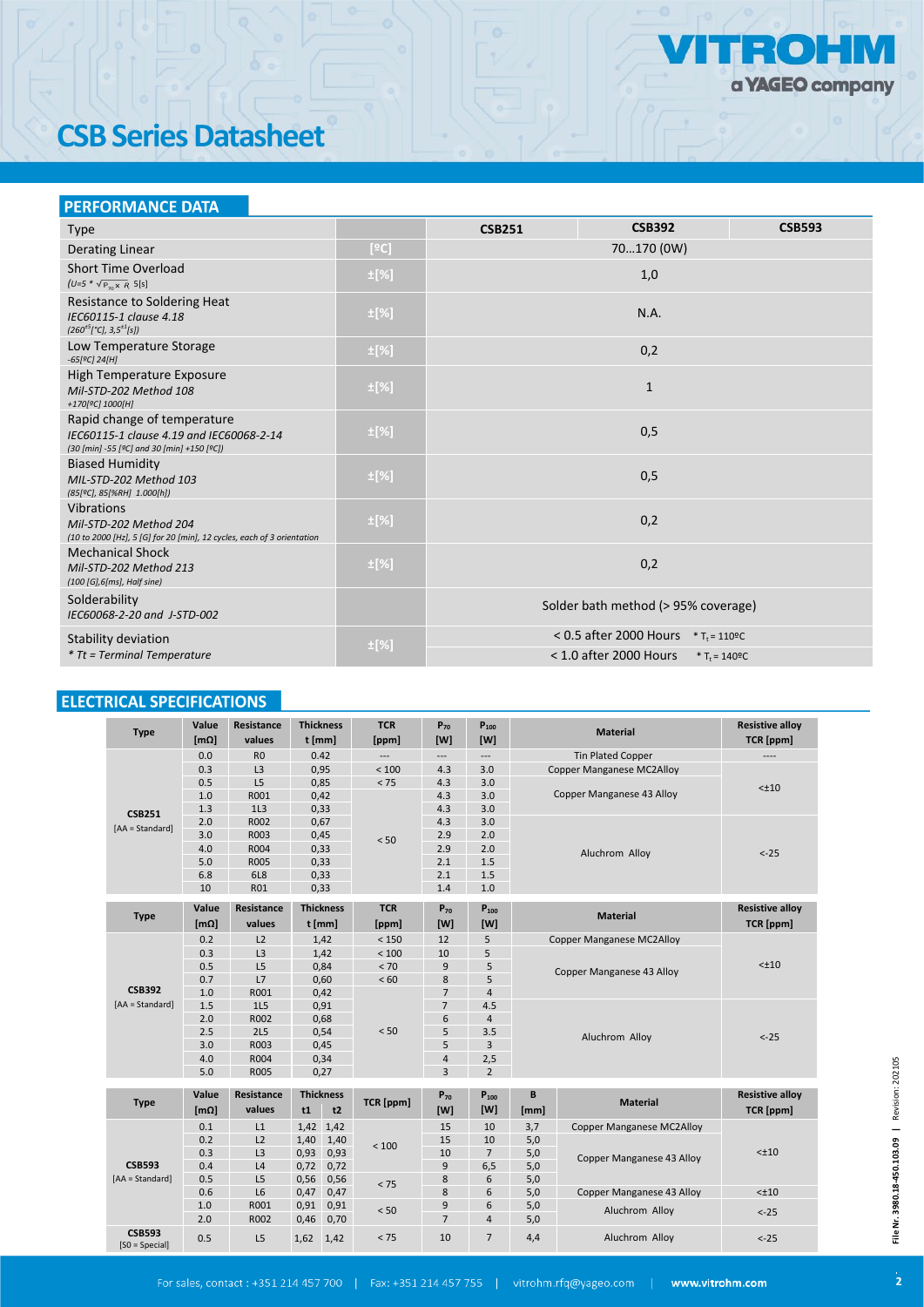

## **CSB Series Datasheet**

### **PERFORMANCE GRAPHS**



 **Pulse Power Curve**



**Resistance Change vs Temperature**





**Resistance Change vs Temperature** Typical Resistance Drift (Copper Manganese 43 Alloy)



## **MARKING**

The resistors marking will follow below concept:

4 digits where "R" designates the decimal location in ohms, e.g. 1mΩ the product marking is R001.

4 digits where "m" designates the decimal location in milli-ohms, e.g. 0.2mΩ the product marking is 0m2, 0.5mΩ the product marking is 0m50.